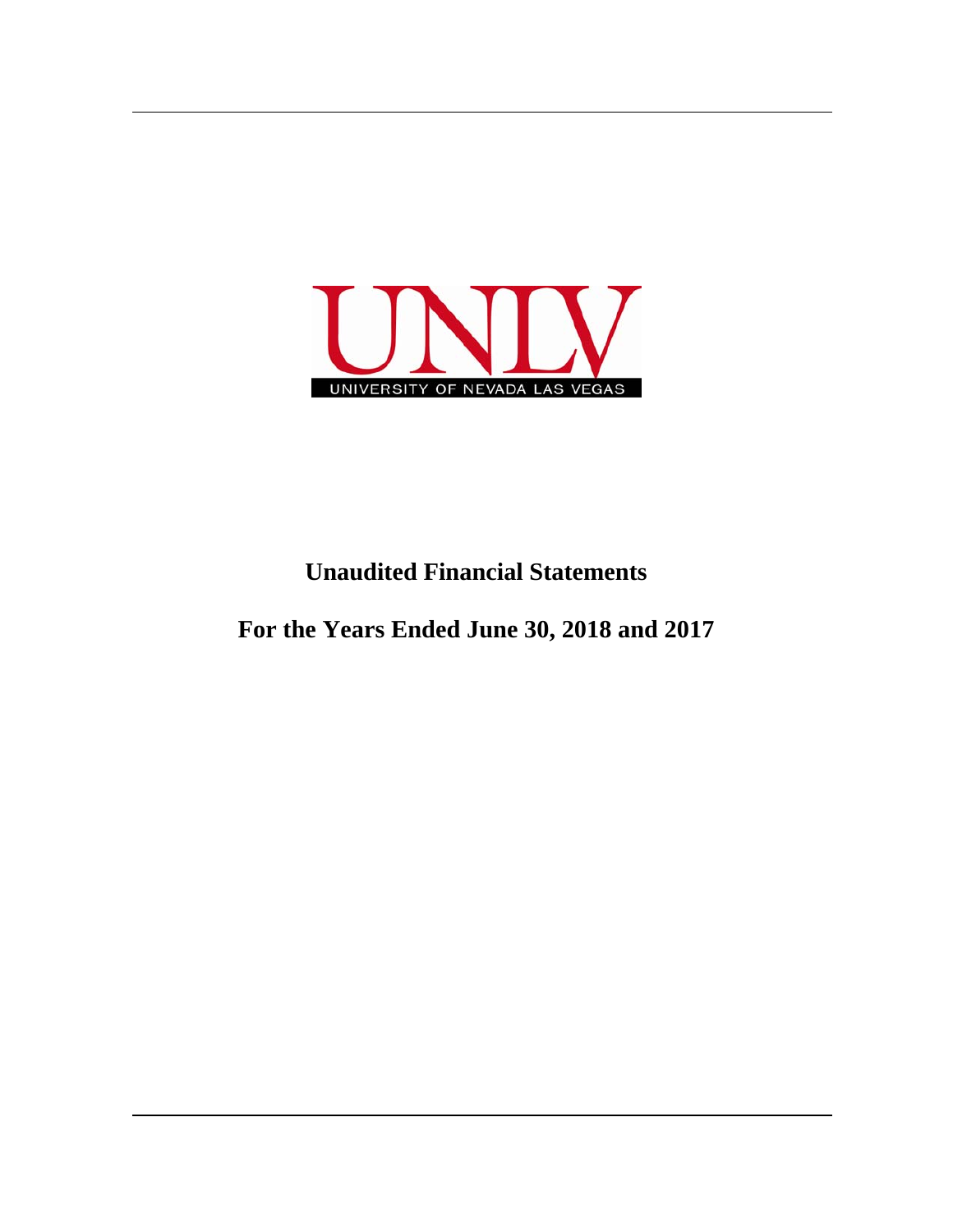## **UNIVERSITY OF NEVADA, LAS VEGAS STATEMENTS OF NET POSITION AS OF JUNE 30, 2018 AND 2017 UNAUDITED**

|                                                                                                       |                                         | University                              | <b>Organizations</b>           |                                |
|-------------------------------------------------------------------------------------------------------|-----------------------------------------|-----------------------------------------|--------------------------------|--------------------------------|
| <b>Assets</b>                                                                                         | 2018                                    | 2017                                    | 2018                           | 2017                           |
| <b>Current Assets:</b>                                                                                |                                         |                                         |                                |                                |
| Cash and cash equivalents<br>Short-term investments                                                   | \$<br>42,627,000<br>319,476,000         | Ś<br>64,470,000<br>329,226,000          | \$<br>24,698,000<br>59,411,000 | \$<br>42,484,000<br>54,401,000 |
| Accounts receivable, net                                                                              | 10,277,000                              | 3,956,000                               | 2,388,000                      | 139,000                        |
| Due from related institutions<br>Due from system related organizations                                | 97,000<br>967,000                       |                                         | 137,000                        |                                |
| Receivable from U.S. Government                                                                       | 36,719,000                              | 10,137,000                              |                                |                                |
| Receivable from State of Nevada                                                                       | 11,122,000                              | 2,105,000                               |                                |                                |
| Current portion of pledges receivable, net<br>Patient accounts receivable, net                        |                                         |                                         | 17,213,000<br>12,069,000       | 16,414,000                     |
| Accrued interest receivable                                                                           |                                         |                                         | 577,000                        | 512,000                        |
| Current portion of loans receivable, net                                                              | 319,000<br>2,070,000                    | 314,000<br>2,045,000                    |                                |                                |
| Inventories<br>Current portion of prepaid expenditures and deposits                                   | 7,626,000                               | 9,304,000                               | 319,000<br>3,258,000           | 833,000                        |
| <b>Total Current Assets</b>                                                                           | 431,300,000                             | 421,557,000                             | 120,070,000                    | 114,783,000                    |
| Noncurrent Assets:                                                                                    |                                         |                                         |                                |                                |
| Cash held by State Treasurer                                                                          | 46,758,000                              | 1.403.000                               |                                |                                |
| Restricted cash and cash equivalents<br>Due from related institutions                                 | 35,485,000<br>3,094,000                 | 5,476,000                               |                                |                                |
| Due from system related organizations                                                                 | 15,978,000                              |                                         |                                |                                |
| Pledges receivable, net                                                                               |                                         |                                         | 27,569,000                     | 43,130,000                     |
| Receivable from State of Nevada<br>Investments                                                        | 6,554,000                               | 15,820,000                              | 64,902,000                     | 60,976,000                     |
| Endowment investments                                                                                 | 55,356,000                              | 53,531,000                              | 174,806,000                    | 166,283,000                    |
| Loans receivable, net                                                                                 | 2,251,000<br>419,000                    | 2,431,000<br>632,000                    |                                |                                |
| Long-term prepaid expenditures and deposits<br>Assets held in charitable remainder trusts             |                                         |                                         | 4,906,000                      | 6,132,000                      |
| Capital assets, net                                                                                   | 930,715,000                             | 912,887,000                             | 9,277,000                      | 6,352,000                      |
| Other assets<br><b>Total Noncurrent Assets</b>                                                        | 1,096,610,000                           | 9,831,000<br>1,002,011,000              | 13,801,000<br>295,261,000      | 9,746,000<br>292,619,000       |
|                                                                                                       |                                         |                                         |                                |                                |
| <b>Total Assets</b>                                                                                   | 1,527,910,000                           | 1.423.568.000                           | 415,331,000                    | 407,402,000                    |
| <b>Deferred Outflows of Resources</b>                                                                 |                                         |                                         |                                |                                |
| Pension related                                                                                       | 22,674,000                              | 25,050,000                              |                                |                                |
| OPEB related<br>Intra-entity sales of future revenues                                                 | 6,538,000                               |                                         | 363,000                        |                                |
| Debt cost on bond refunding                                                                           | 4,740,000                               | 5,172,000                               |                                |                                |
| <b>Total Deferred Outflows of Resources</b>                                                           | 33,952,000                              | 30,222,000                              | 363,000                        | ÷.                             |
| <b>Liabilities</b>                                                                                    |                                         |                                         |                                |                                |
| <b>Current Liabilities:</b>                                                                           |                                         |                                         |                                |                                |
| Accounts payable                                                                                      | 19,799,000                              | 13,495,000                              | 2,961,000                      | 1,270,000                      |
| Accrued payroll and related liabilities<br>Unemployment insurance and worker's compensation liability | 34,988,000<br>2,988,000                 | 33,801,000<br>2,145,000                 | 1,323,000                      |                                |
| Due to related institutions                                                                           | 5,203,000                               |                                         |                                |                                |
| Due to system related organizations<br>Current portion of compensated absences                        | 2,882,000<br>13,416,000                 | 11,134,000                              | 2,674,000                      |                                |
| Current portion of long term debt                                                                     | 20,078,000                              | 14,845,000                              |                                |                                |
| Current portion of obligations under capital leases                                                   |                                         |                                         | 228,000                        |                                |
| Accrued interest payable<br>Unearned revenue                                                          | 5,176,000<br>25,267,000                 | 5,124,000<br>20,479,000                 | 1,000<br>115,000               | 1,000<br>114,000               |
| Funds held in trust for others                                                                        | 2,756,000                               | 1,727,000                               |                                |                                |
| Current portion of Liability under charitable remainder trusts<br>Other current liabilities           |                                         |                                         | 413,000<br>452,000             | 1,538,000                      |
| <b>Total Current Liabilities</b>                                                                      | 132,553,000                             | 102,750,000                             | 8,167,000                      | 2,923,000                      |
|                                                                                                       |                                         |                                         |                                |                                |
| Noncurrent Liabilities:<br>Unearned revenue                                                           | 627,000                                 | 900,000                                 |                                |                                |
| Refundable advances under federal loan program                                                        | 2,534,000                               | 2,774,000                               |                                |                                |
| Compensated absences                                                                                  | 5,343,000                               | 6,084,000                               |                                |                                |
| Long term debt<br>Obligations under capital leases                                                    | 263,955,000<br>$\overline{\phantom{a}}$ | 254,086,000<br>$\overline{\phantom{a}}$ | 693,000                        |                                |
| Liability under charitable remainder trusts                                                           |                                         |                                         | 157,000                        | 205,000                        |
| Due to system related organizations<br>Net pension liability                                          | 127,072,000                             | 123,625,000                             | 14,611,000                     |                                |
| Net OPEB liability                                                                                    | 203,680,000                             |                                         |                                |                                |
| Other liabilities<br><b>Total Noncurrent Liabilities</b>                                              |                                         | 175,000                                 | 855,000                        | 849,000                        |
|                                                                                                       | 603,211,000                             | 387,644,000                             | 16,316,000                     | 1,054,000                      |
| <b>Total Liabilities</b>                                                                              | 735,764,000                             | 490,394,000                             | 24,483,000                     | 3,977,000                      |
| <b>Deferred Inflows of Resources</b>                                                                  |                                         |                                         |                                |                                |
| Pension related                                                                                       | 8,339,000                               | 16,994,000                              |                                |                                |
| OPEB related                                                                                          | 12,677,000                              |                                         |                                |                                |
| Endowment pledge donations, net<br>Split-interest agreements                                          |                                         |                                         | 3,997,000                      | 8,108,000                      |
| Deferred lease revenue                                                                                |                                         |                                         | 6,722,000                      | 4,035,000                      |
| <b>Total Deferred Inflows of Resources</b>                                                            | 21,016,000                              | 16,994,000                              | 10,719,000                     | 12,143,000                     |
|                                                                                                       |                                         |                                         |                                |                                |
| <b>Total Net Position</b>                                                                             | 805,082,000                             | 946,402,000                             | 380,492,000                    | 391,282,000                    |
| Net Position consist of:                                                                              |                                         |                                         |                                |                                |
| Net Investment in Capital Assets                                                                      | 681,446,000                             | 649,178,000                             | 7,378,000                      | 5,875,000                      |
| Restricted for:                                                                                       |                                         |                                         |                                |                                |
| Nonexpendable<br>Expendable                                                                           | 12,057,000                              | 12,051,000                              | 145,346,000                    | 180,326,000                    |
| Scholarships, research and instruction                                                                | 52,845,000                              | 51,483,000                              | 211,996,000                    | 184,908,000                    |
| Loans                                                                                                 | 641,000                                 | 760,000                                 |                                |                                |
| Capital projects<br>Debt service                                                                      | 70,726,000<br>11,515,000                | 19,306,000<br>9,985,000                 |                                |                                |
| Unrestricted                                                                                          | (24, 148, 000)                          | 203,639,000                             | 15,772,000                     | 20,173,000                     |
| <b>Total Net Position</b>                                                                             | 805,082,000                             | 946,402,000                             | 380.492.000                    | 391,282,000                    |
|                                                                                                       |                                         |                                         |                                |                                |

The accompanying notes are an integral part of these financial statements.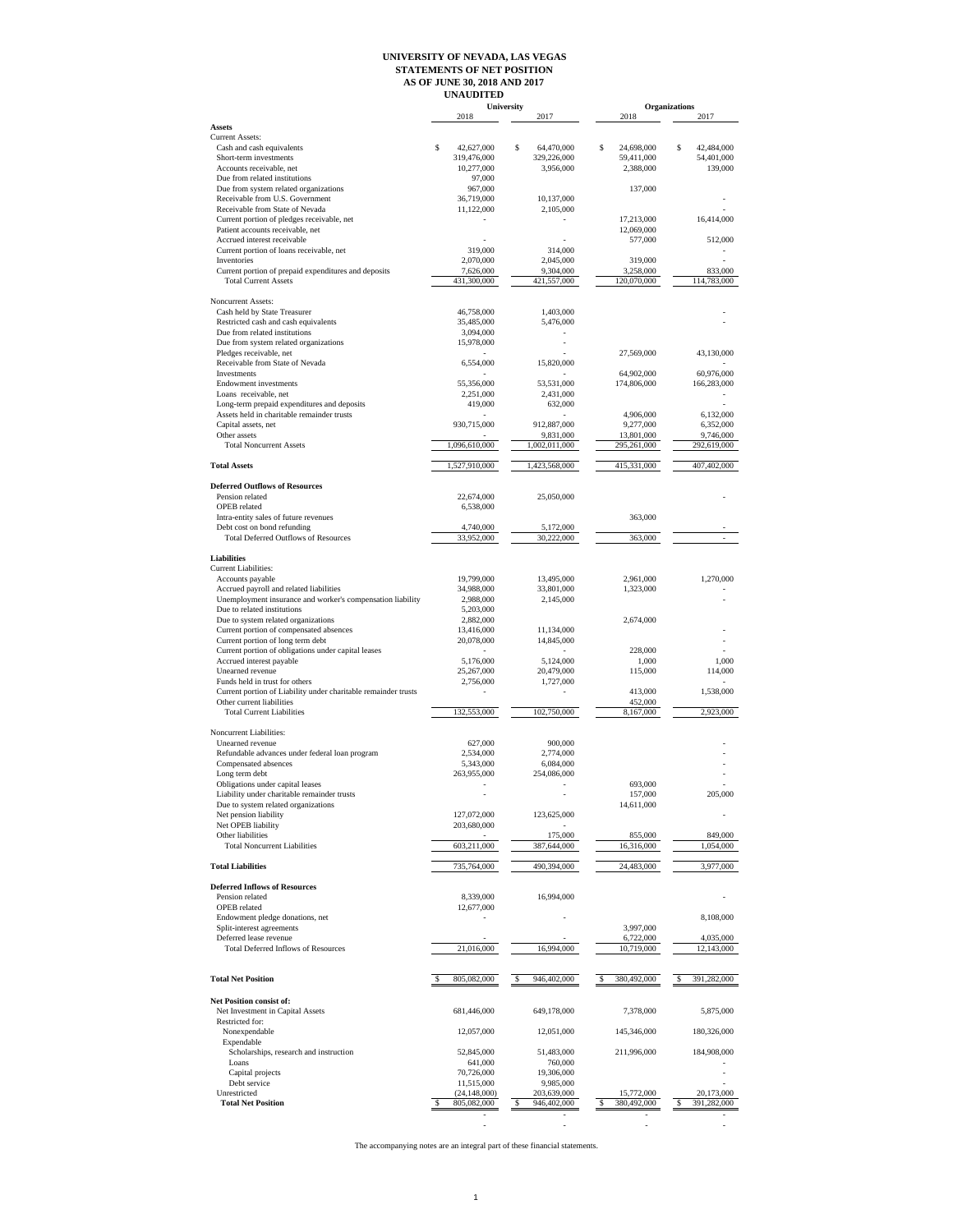## **UNIVERSITY OF NEVADA, LAS VEGAS STATEMENTS OF REVENUES, EXPENSES, AND CHANGES IN NET POSITION FOR THE YEARS ENDED JUNE 30, 2018 AND 2017 UNAUDITED**

|                                                               | <b>University</b> |                          | <b>Organizations</b> |                   |
|---------------------------------------------------------------|-------------------|--------------------------|----------------------|-------------------|
|                                                               | 2018              | 2017                     | 2018                 | 2017              |
| <b>Revenues</b>                                               |                   |                          |                      |                   |
| <b>Operating Revenues</b>                                     |                   |                          |                      |                   |
| Student tuition and fees (net of scholarship allowance        |                   |                          |                      |                   |
| of \$71,552)                                                  | 200,872,000<br>\$ | \$<br>194,288,000        |                      | \$                |
| Donor contributions - cash                                    |                   |                          | 41,287,000           | 58,612,000        |
| Donor contributions - noncash                                 |                   | $\overline{\phantom{a}}$ | 9,549,000            | 5,927,000         |
| Federal grants and contracts                                  | 51,449,000        | 47,697,000               |                      |                   |
| State grants and contracts                                    | 20,867,000        | 18,821,000               |                      |                   |
| Local grants and contracts                                    | 349,000           | 497,000                  |                      |                   |
| Other grants and contracts                                    | 3,323,000         | 2,305,000                |                      |                   |
| Sales and services of educational departments                 |                   |                          |                      |                   |
| (including \$28,620 from System Related Organizations)        | 88,328,000        | 28,889,000               |                      |                   |
| Sales and services of auxiliary enterprises                   |                   |                          |                      |                   |
| (net of scholarship allowances of \$2,231)                    | 49,543,000        | 47,054,000               |                      |                   |
| Patient revenue                                               |                   |                          | 40,675,000           |                   |
| Contract revenue                                              |                   |                          | 15,227,000           |                   |
| Interest earned on loans receivable                           | 57,000            | 68,000                   |                      |                   |
| Campus support                                                |                   |                          | 3,246,000            | 3,028,000         |
| Special events and fundraising                                |                   |                          | 224,000              | 194,000           |
| Other operating revenues                                      | 7,122,000         | 11,131,000               | 13,175,000           | 1,431,000         |
| Total operating revenues                                      | 421,910,000       | 350,750,000              | 123,383,000          | 69,192,000        |
|                                                               |                   |                          |                      |                   |
| <b>Expenses</b>                                               |                   |                          |                      |                   |
| <b>Operating Expenses</b>                                     |                   |                          |                      |                   |
| Employee compensation and benefits                            | 490,073,000       | 407,026,000              | 25,692,000           | 4,950,000         |
| <b>Utilities</b>                                              | 13,093,000        | 11,423,000               |                      |                   |
| Supplies and services                                         | 150,710,000       | 125,873,000              | 19,408,000           | 6,882,000         |
| Scholarships and fellowships                                  | 36,212,000        | 29,755,000               |                      |                   |
| Program expenses                                              |                   |                          | 21,276,000           | 3,765,000         |
| Depreciation                                                  | 39,836,000        | 38,503,000               | 894,000              | 229,000           |
| Total operating expenses                                      | 729,924,000       | 612,580,000              | 67,270,000           | 15,826,000        |
|                                                               |                   |                          |                      |                   |
| Operating (loss) income                                       | (308, 014, 000)   | (261, 830, 000)          | 56,113,000           | 53,366,000        |
|                                                               |                   |                          |                      |                   |
| <b>Nonoperating Revenue (Expenses)</b>                        |                   |                          |                      |                   |
| State appropriations                                          | 224,259,000       | 201,282,000              |                      |                   |
| Federal grants and contracts                                  | 42,115,000        | 37,404,000               |                      |                   |
| Gifts (including \$22,885 from System Related Organizations)  | 23,828,000        | 27,049,000               |                      |                   |
| Investment income (loss), net                                 | 26,940,000        | 35,528,000               | 17,412,000           | 24,705,000        |
| Gail (loss) on disposal of capital assets                     | 381,000           |                          |                      |                   |
|                                                               |                   | (568,000)                |                      |                   |
| Interest on capital asset-related debt                        | (8,610,000)       | (8,432,000)              | (190,000)            | (22,000)          |
| Payments to University of Nevada, Las Vegas                   |                   |                          | (86, 154, 000)       | (35,663,000)      |
| Net transfers to System Administration and Institutions       | (8,082,000)       | (15,690,000)             |                      |                   |
| Other nonoperating revenues (expenses)                        | 346,000           | (82,000)                 | 1,400,000            | (1,047,000)       |
| Net nonoperating revenues (expenses)                          | 301,177,000       | 276,491,000              | (67, 532, 000)       | (12,027,000)      |
|                                                               |                   |                          |                      |                   |
| Income (loss) before other revenue, expenses, gains or losses | (6,837,000)       | 14,661,000               | (11, 419, 000)       | 41,339,000        |
|                                                               |                   |                          |                      |                   |
| <b>Other Revenues (Expenses)</b>                              |                   |                          |                      |                   |
| Capital grants and gifts (including \$35,390 from             |                   |                          |                      |                   |
| <b>System Related Organizations)</b>                          | 37,076,000        | 9,968,000                |                      |                   |
| State appropriations restricted for capital purposes          | 32,946,000        |                          |                      |                   |
| Additions to permanent endowments                             |                   |                          |                      |                   |
| (including \$0 and \$2,000 from System Related Organizations) |                   |                          | 4,619,000            | 5,734,000         |
| Other Foundation                                              |                   |                          | 60,000               | (127,000)         |
| Total other revenues                                          | 70,022,000        | 9,968,000                | 4,679,000            | 5,607,000         |
|                                                               |                   |                          |                      |                   |
| Increase (Decrease) in Net Position                           | 63,185,000        | 24,629,000               | (6,740,000)          | 46,946,000        |
|                                                               |                   |                          |                      |                   |
| <b>Net Position</b>                                           |                   |                          |                      |                   |
| Net Position - beginning of year - as originally reported     | 946,402,000       | 921,773,000              | 387,232,000          | 344,336,000       |
| Cumulative effect of changes in accounting principle:         |                   |                          |                      |                   |
| Change in accounting for OPEB                                 | (204, 505, 000)   |                          |                      |                   |
| Net Position - beginning of year - as restated                | 741,897,000       | 921,773,000              | 387,232,000          | 344,336,000       |
| Net Position - end of year                                    | 805,082,000       | 946,402,000              | 380,492,000<br>\$    | 391,282,000<br>\$ |
|                                                               |                   |                          |                      |                   |

The accompanying notes are an integral part of these financial statements.